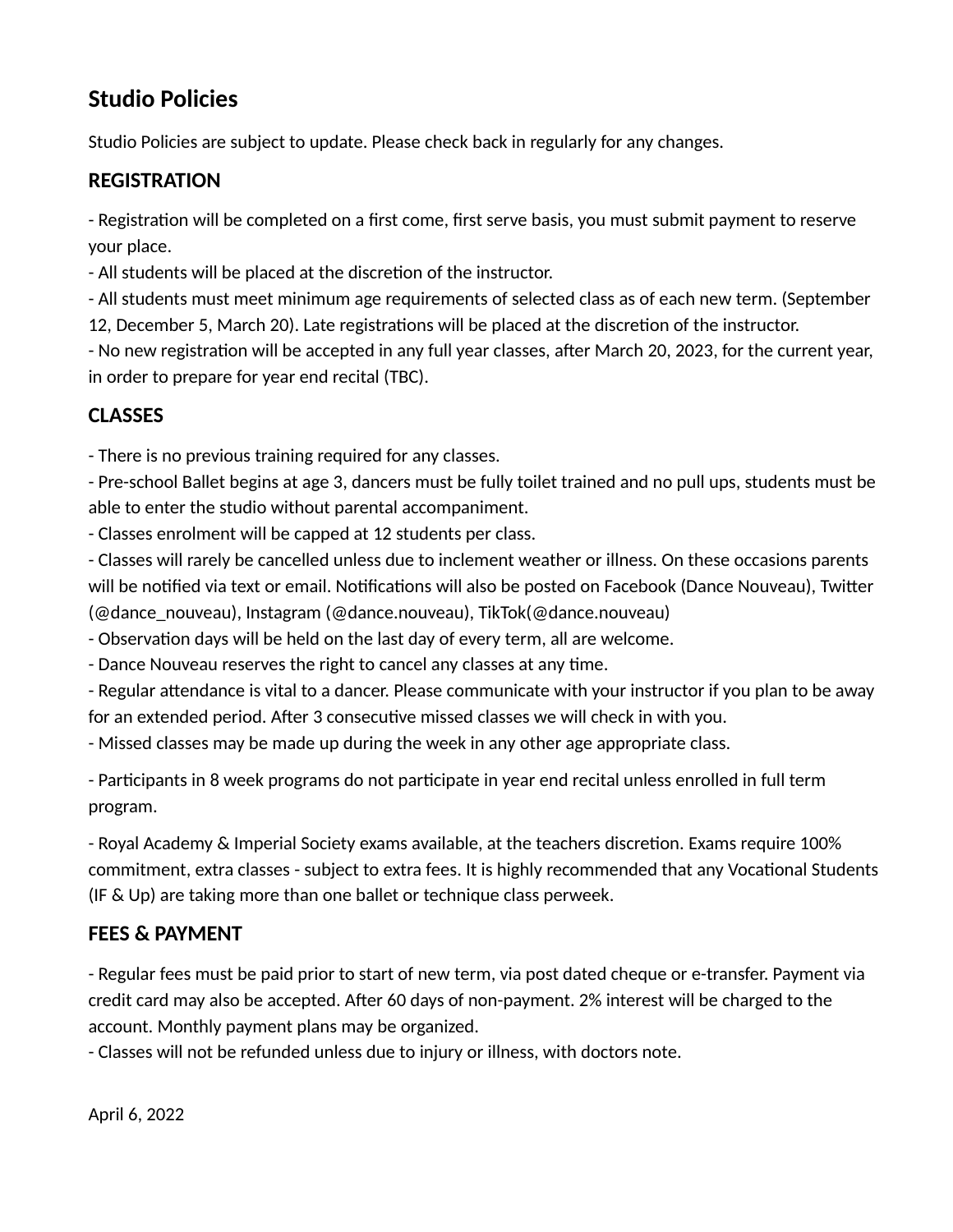- Should payment be returned, a 25\$ NSF fee, will be applied.

- Additional fees may be required for special events, recital costumes, etc., throughout the year. We try our best to keep these fees minimal for your convenience.

-Drop-In fees 20\$/per class. Or you can purchase monthly class passes @ 60\$ (5 classes) or 100\$ (unlimited). Includes Open & Donation classes, cannot be used towards syllabus classes.

#### **PRIVACY**

- Video taping & Photography: Please be considerate of all class members, some individuals expressly do NOT give permission to appear on social media.

- Work / Home: We will not give out phone numbers or emails of our instructors without their express permission, and we ask that you do not either, please contact the studio directly with any information updates or concerns.

#### **UNIFORM**

Students must abide by uniform requirements for safety purposes. Non compliance may result in removal from specific activities or classes. **See Below.** It is highly recommended to purchase suggest uniform as these items will be used for examinations, performances etc.

- **Leotards with skirt attached are NOT permitted,** circle skirts are designed to aid with dancers' arm training, they are also difficult to costume overtop. Tights and shoes should match dancer's own fleshtone.

- Students in ballet **grades 1 – 8** will also require a character skirt and shoes, if you chose to purchase your own, feel free, however, we do have some available for rental for 25\$ for the year, (first come – first served) it will be the dancer's responsibility to bring them to class every week, and rentals will be first come first served. If shoes or skirt returned damaged there will be a 100\$ charge for replacement of the items. We will provide as many as possible in class for practice, but we understand some prefer not to share.

- Students in **Vocational ballet grades (IF – ADV 2)** have the option of renting a practice tutu for the year for 25\$ for solo variation and exam practice. It will be the dancer's responsibility to bring them to class every week, if returned with damages there will be a 150\$ charge for replacement of the item.

- Hair for ballet classes should be tied back in a neat bun, or braid. All other classes hair must be tied back securely. A fast moving ponytail in the eye really hurts! Modern classes may prefer something low, in order to lay with the head flat.

- Dance Notebooks will be used regularly in class as a practice tool, and for students to chronicle their dance journey.

- Consignment Basket: feel free to add your own items 10\$ or less, place items in a clear bag and please include name and email, so we can contact you when your item sells.

April 6, 2022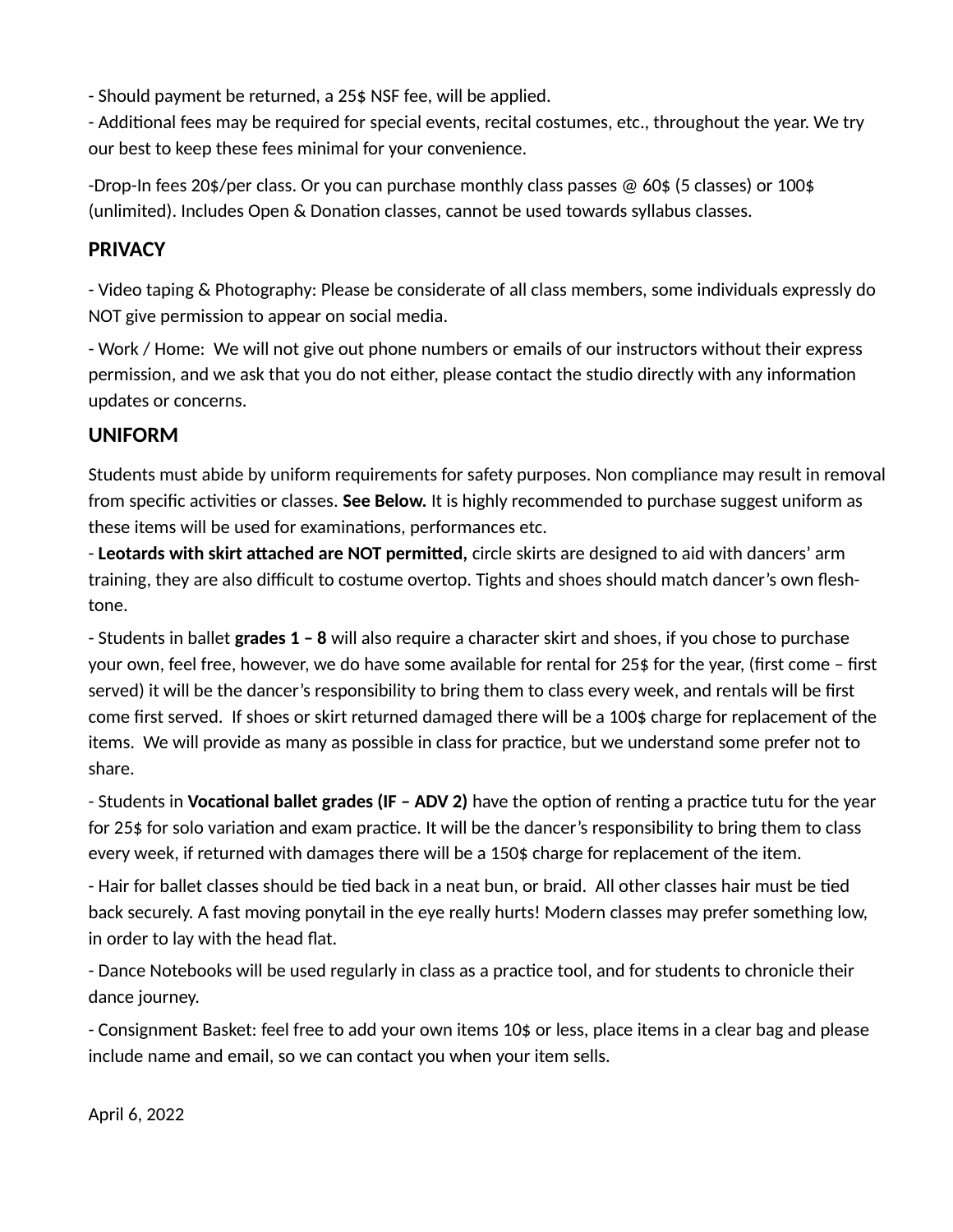- Individual prop bags will be available for purchase for Pre-school – Primary classes for a small fee. Students will be responsible for bringing them to class each week.

- Pointe Shoes: at the teacher's discretion; begins first year IF ballet.
- Team wear/logo gear outside of Dance Nouveau is not permitted in class.

#### Female Identifying Individuals

| Class                                                | Leotard & Tights                                                                                                                                                                | Footwear                                                                                      |
|------------------------------------------------------|---------------------------------------------------------------------------------------------------------------------------------------------------------------------------------|-----------------------------------------------------------------------------------------------|
| Pre-school, Pre-Primary,<br><b>Primary Ballet</b>    | Tank style, light pink leotard Suggested Mondor<br>Style: 01645 (Academy Pink)<br>*** NO LEOTARDS WITH SKIRT ATTACHED***<br>Convertible tights<br>Suggested Mondor Style: 00314 | Canvas/Leather Slippers                                                                       |
| Grade 1 & 2 Ballet                                   | Tank style, blue leotard<br>Suggested Mondor Style: 01645 (Academy<br>Blue)<br>Convertible tights<br>Suggested Mondor Style: 00314                                              | <b>Canvas/Leather Slippers</b>                                                                |
| Grade 3-5 Ballet                                     | Tank style, blue leotard<br>Suggested Mondor Style: 03546 (Paradise Blue)<br>Convertible tights<br>Suggested Mondor Style: 00314                                                | <b>Canvas/Leather Slippers</b>                                                                |
| <b>Higher Grade s</b>                                | Any Style Black Leotard<br>Convertible tights                                                                                                                                   | <b>Canvas/Leather Slippers</b>                                                                |
| Grade 6 - 8 Ballet                                   | Suggested Mondor Style: 00314                                                                                                                                                   | <b>Character Shoes/Skirt</b>                                                                  |
| <b>Vocational Ballet Grades</b><br>IF - ADV 2 Ballet | Any Style Black Leotard<br>Convertible tights<br>Suggested Mondor Style: 00314                                                                                                  | Canvas/Leather<br>Slippers, Pointe shoes<br>(with permission), Soft<br>blocks / Practice tutu |
| Primary & Grade 1                                    | Tank style, lilac leotard                                                                                                                                                       | <b>Bare Feet</b>                                                                              |

April 6, 2022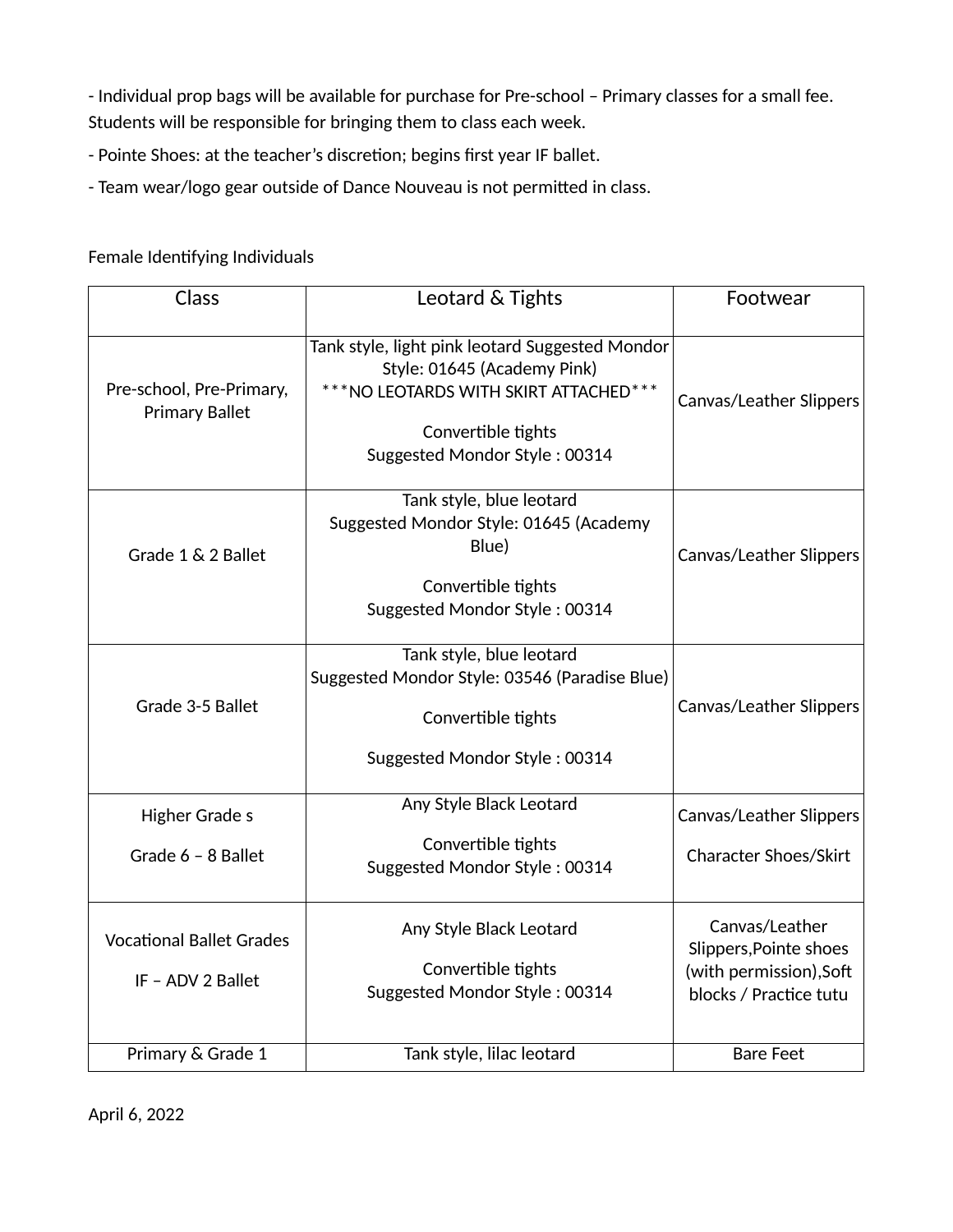|                                   | Suggested Mondor Style: 03546 (Lilac)           |                                       |
|-----------------------------------|-------------------------------------------------|---------------------------------------|
| Modern/Jazz                       | Capri Footless Tights                           |                                       |
|                                   | Suggested Mondor Style: 00317                   |                                       |
|                                   | Tank style, purple leotard                      |                                       |
| Grade 2 - 4 Modern/Jazz           | Suggested Mondor Style: 03546 (Purple)          | <b>Bare Feet</b>                      |
|                                   | <b>Capri Footless Tights</b>                    |                                       |
|                                   | Suggested Mondor Style: 00317                   |                                       |
| Grade 5/6 Modern                  | Any Tank style Leotard                          |                                       |
| <b>Bronze</b>                     | Capri Footless Tights (Black)                   | Bare feet, Foot Undiez,<br>Jazz shoes |
| Silver<br>Gold (Star) Jazz        | Suggested Mondor Style: 00317                   |                                       |
| Vocational<br>Modern/Contemporary | Any style Leotard                               | Bare feet, Foot Undiez,               |
| Grades                            | Capri Footless Tights (Black)                   | Jazz shoes, Knee Pads                 |
| $IF - ADV 2$                      | Suggested Mondor Style: 00317                   | (optional)                            |
| PBT/PCT                           | Any Style leotard & convertible/footless tights | <b>Bare Feet</b>                      |
| <b>Adult Classes</b>              | You.Do.You.                                     |                                       |

#### Male Identifying Individuals

| Class                        | Body & Legs                                                                                                                             | Footwear                                                             |
|------------------------------|-----------------------------------------------------------------------------------------------------------------------------------------|----------------------------------------------------------------------|
| <b>Ballet</b>                | Black or Gray fitted bike style<br>shorts or leggings<br>Black or White leotard, fitted T-<br>shirt or Tank top<br>White or black socks | White or Black Leather/Canvas<br><b>Ballet Slipper</b>               |
| Modern, Jazz, & Contemporary | <b>Black Fitted shirt, Black fitted</b><br>pants/leggings/shorts                                                                        | Bare feet/jazz shoes,<br>Knee Pads (recommended)                     |
|                              |                                                                                                                                         | *Dance-Belts are generally<br>introduced from the ages of 10 &<br>up |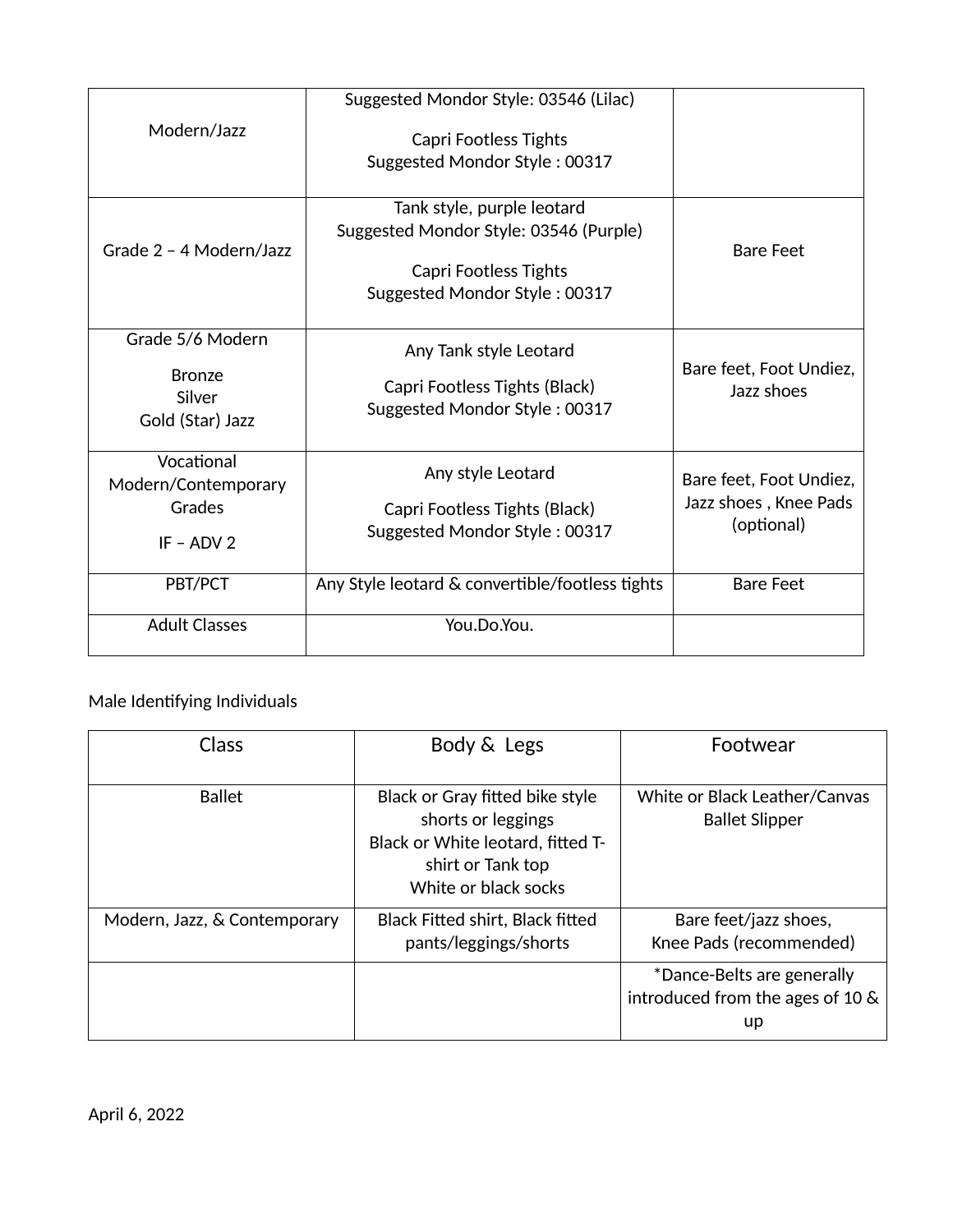# **COVID – 19 MEASURES**

- We follow guidelines laid out by Peterborough Public Health, and DanceSafe Ontario.

- We ask that you screen your dancer and yourselves as if you are going to school. If you or your child is unwell, please stay home. Instructors reserve the right to deny entry of anyone with cold or flu like symptoms. Online Zoom classes are available at any point if your child must quarantine due to close contact. Please see policy regarding missed classes.

- Classes will be practicing physical distancing in class, grid lines may be used to ensure dancers remain in their own space. We encourage students who are able, to wear a mask in class if they have any signs of illness (not necessarily covid related) , as we are in a community space. Students will be provided with "own" area in class for water bottles etc.

- We kindly as that 1 parent drop off your child where possible. If you must wait, please practice physical distancing in waiting area.

- Hand sanitizer will be provided in class as well as in the waiting area.

- We have scheduled time between classes to ease congestion in the building, and to allow for cleaning of equipment if necessary.

- We will sanitize equipment and high touch areas after each use.

- If there is a positive case in your child's cohort we will notify you of the case, as per Public Health. We have a limited supply of rapid tests if necessary.